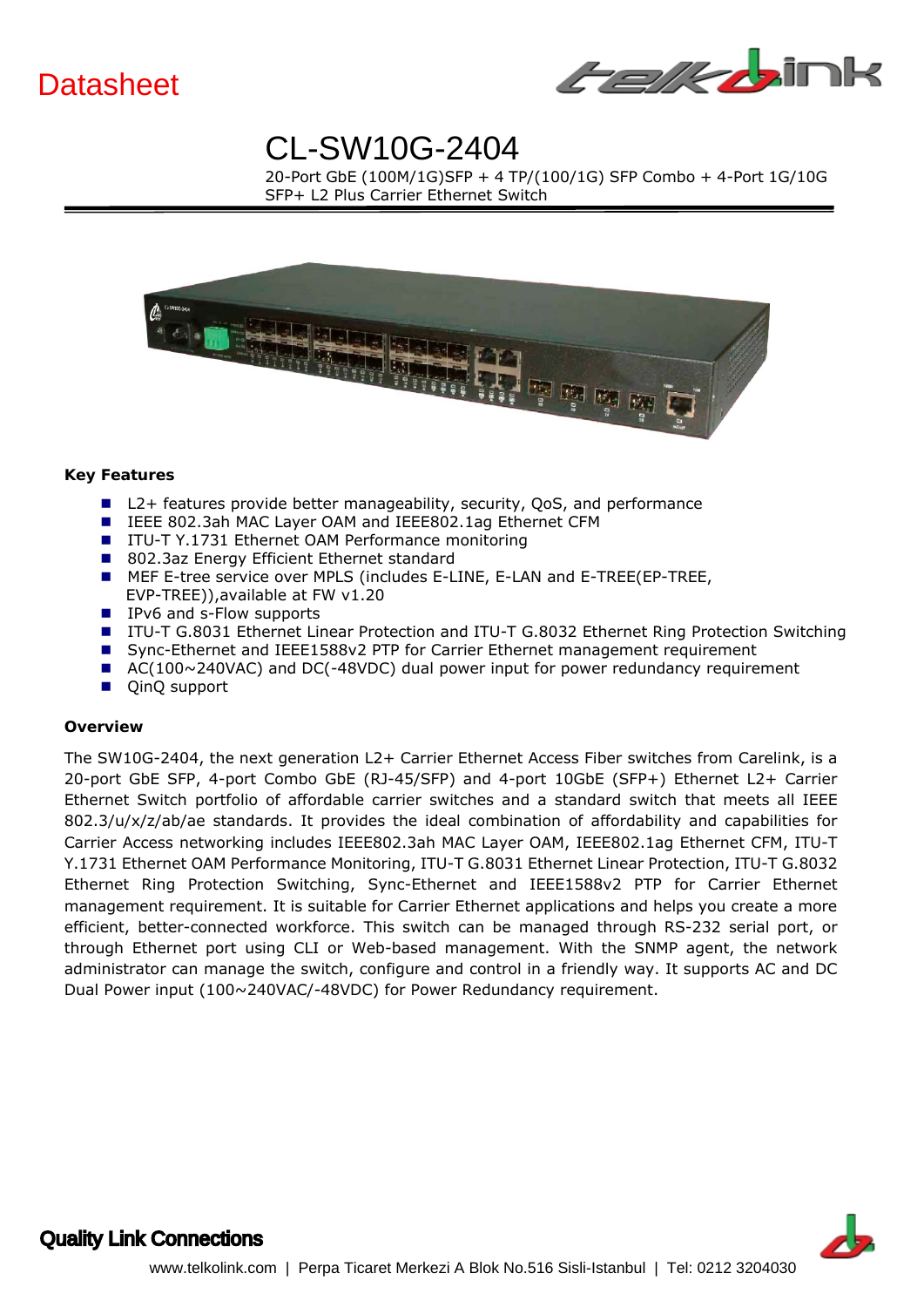



 $\frac{1}{2}$  *is the called Ether* 20-Port GbE (100M/1G)SFP + 4 TP/(100/1G) SFP Combo + 4-Port 1G/10G SFP+ L2 Plus Carrier Ethernet Switch

#### **Applications**

Whether you want to create a high-performance carrier Access network to connect all clients' computers or an application to deliver data, voice, and video services, the SW10G-2404 switch provides a solution to fit your requirements. Possible carrier Ethernet implement scenarios include:

- **IEEE 802.3ah Ethernet OAM, IEEE 802.1ag Ethernet CFM and ITU-T Y.1731 Performance Monitoring:** The SW10G-2404 switch provides the OAM features: simple link-level information, track end-to-end connectivity across the network and performance statistics. Simple link fault management (LFM) for Ethernet links is defined in IEEE 802.3ah. IEEE 802.1ag Ethernet CFM(Connectivity Fault Management) provides Fault monitoring using the continuity check protocol, Path discovery and fault verification using the link trace protocol and fault isolation using the loopback protocol. ITU-T Y.1731 allows network administrator to monitor frame delay, frame delay variation, frame loss and availability between two nodes of the network.
- **ITU-T G.8032:** The SW10G-2404 switch supports ITU-T G.8032 which defines the multi-node ring protection architecture for native Ethernet networks. This is important as carriers want to move away from SONET/SDH to a native Ethernet based infrastructure.
- **Sync-Ethernet and IEEE1588v2 PTP:** The SW10G-2404 switch supports comprehensive IEEE 1588v2 and Synchronous Ethernet emulation. Both IEEE 1588v2 and ITU-T Sync-E Ethernet synchronization protocols, and can emulate link OAM and service OAM protocols. The IEEE 1588v2 PTP standard addresses frequency, phase, and time-of-day synchronization requirements, making it ideal for applications such as LTE TDD.
- Unified communications with open standards: To be a managed network solution, it provides the high performance and advanced networking quality to deliver all networking communications and data (such as IP telephony, IP surveillance, and Video Streaming) over a single network.
- Advanced network security: The SW10G-2404 switch provides enhanced and advanced network security to guests in public or private area, such as a hotel, an office lobby, or any area open to guests. Using powerful but simple to install security and traffic separating abilities, through guest VLAN or guest access control technology, it will help you to isolate vital networking traffic from guest services and keep guests' network sessions private from each other.

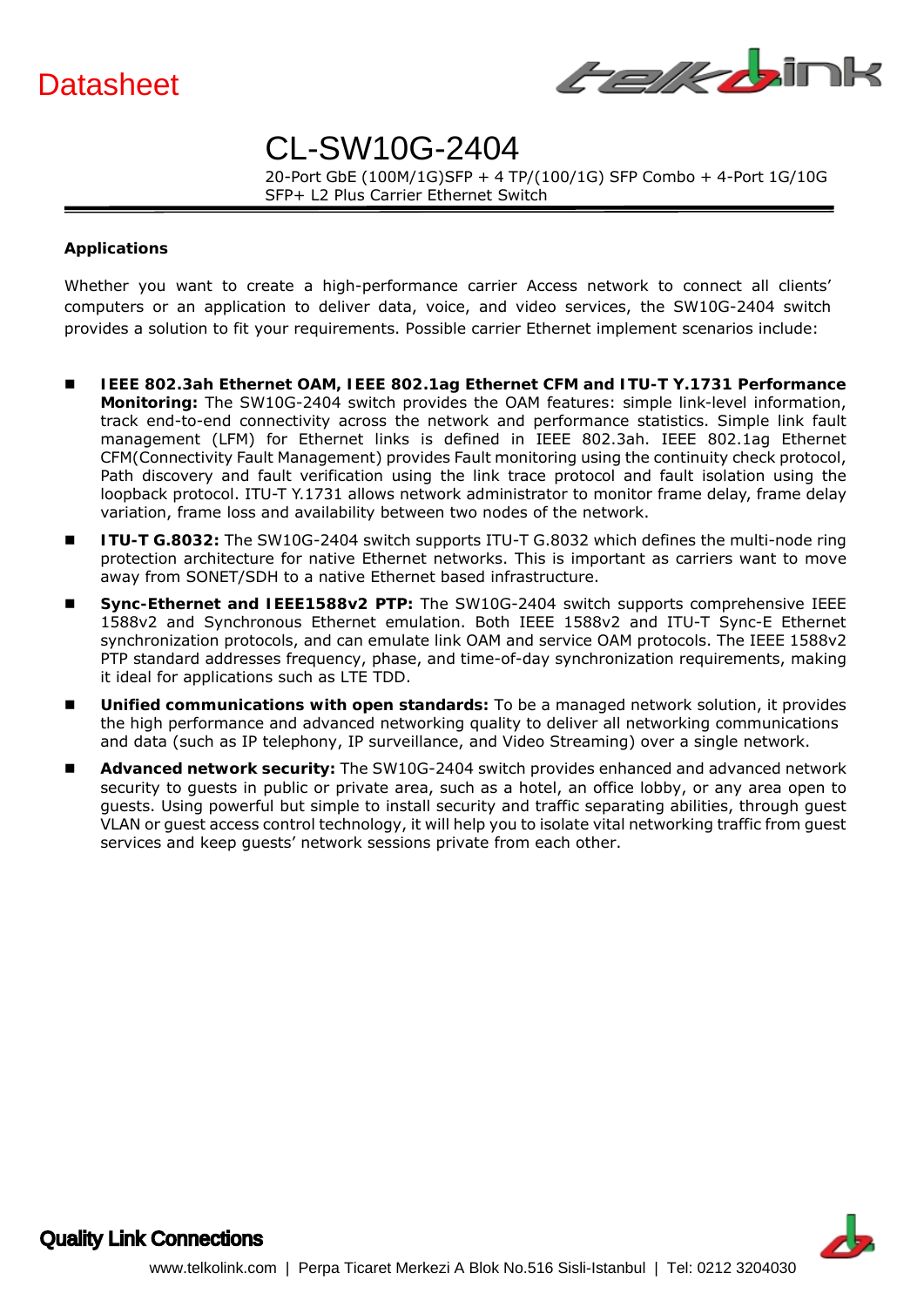



 $\frac{1}{2}$  *is the called Ether* 20-Port GbE (100M/1G)SFP + 4 TP/(100/1G) SFP Combo + 4-Port 1G/10G SFP+ L2 Plus Carrier Ethernet Switch

#### **Product Specifications**

| <b>Feature</b>                                | <b>Description</b>                                                                                                                                                                                               |                                                                        |                                                     |  |  |  |  |
|-----------------------------------------------|------------------------------------------------------------------------------------------------------------------------------------------------------------------------------------------------------------------|------------------------------------------------------------------------|-----------------------------------------------------|--|--|--|--|
| Performance                                   |                                                                                                                                                                                                                  |                                                                        |                                                     |  |  |  |  |
| Switching<br>capacity and                     | Model Name                                                                                                                                                                                                       | Capacity in Millions of Packets per<br>Second (mpps) (64-byte packets) | Switching Capacity in<br>Gigabits per Second (Gbps) |  |  |  |  |
| forwarding rate                               | SW10G-2404                                                                                                                                                                                                       | 95.23                                                                  | 128                                                 |  |  |  |  |
| Layer <sub>2</sub><br>Switching               |                                                                                                                                                                                                                  |                                                                        |                                                     |  |  |  |  |
|                                               | Standard Spanning Tree 802.1d                                                                                                                                                                                    |                                                                        |                                                     |  |  |  |  |
| <b>Spanning Tree</b><br>Protocol (STP)        | Rapid Spanning Tree (RSTP) 802.1w<br>Multiple Spanning Tree (MSTP) 802.1s                                                                                                                                        |                                                                        |                                                     |  |  |  |  |
| Trunking                                      | Link Aggregation Control Protocol (LACP) IEEE 802.3ad<br>•Up to 14 groups<br>•Up to 8 ports per group                                                                                                            |                                                                        |                                                     |  |  |  |  |
| <b>VLAN</b>                                   | Supports up to 4K VLANs simultaneously (out of 4096 VLAN IDs)<br>Port-based VLAN<br>802.1Q tag-based VLAN<br>MAC-based VLAN<br>$\bullet$<br>Management VLAN<br>$\bullet$<br>Private VLAN Edge (PVE)<br>$\bullet$ |                                                                        |                                                     |  |  |  |  |
| <b>Voice VLAN</b>                             | Voice traffic is automatically assigned to a voice-specific VLAN and treated with<br>appropriate levels of QoS                                                                                                   |                                                                        |                                                     |  |  |  |  |
| <b>Generic VLAN</b><br>Registration<br>(GVRP) | Protocols for automatically propagating and configuring VLANs in a bridged domain                                                                                                                                |                                                                        |                                                     |  |  |  |  |
| <b>DHCP Snooping</b>                          | DHCP snooping provides security by filtering un-trusted DHCP messages and by<br>building and maintaining a DHCP snooping binding table.                                                                          |                                                                        |                                                     |  |  |  |  |
| IGMP v1/v2/v3<br>snooping                     | IGMP limits bandwidth-intensive multicast traffic to only the requesters                                                                                                                                         |                                                                        |                                                     |  |  |  |  |
| <b>IGMP Proxy</b>                             | Support IGMP Proxy                                                                                                                                                                                               |                                                                        |                                                     |  |  |  |  |
| MLD $v1/v2$<br>snooping                       | Deliver IPv6 multicast packets only to the required receivers                                                                                                                                                    |                                                                        |                                                     |  |  |  |  |
| <b>Security</b>                               |                                                                                                                                                                                                                  |                                                                        |                                                     |  |  |  |  |
| Secure Shell<br>(SSH) Protocol                | SSH secures Telnet traffic in or out of the switch, SSH v1 and v2 are supported                                                                                                                                  |                                                                        |                                                     |  |  |  |  |
| <b>Secure Sockets</b><br>Layer (SSL)          | SSL encrypts the http traffic, allowing advanced secure access to the browser-based<br>management GUI in the switch                                                                                              |                                                                        |                                                     |  |  |  |  |
| <b>IEEE 802.1X</b>                            | IEEE802.1X: RADIUS authentication, authorization and accounting, MD5 hash, guest<br>VLAN, single/multiple host mode and single/multiple sessions<br>Supports IGMP-RADIUS based 802.1X<br>Dynamic VLAN assignment |                                                                        |                                                     |  |  |  |  |

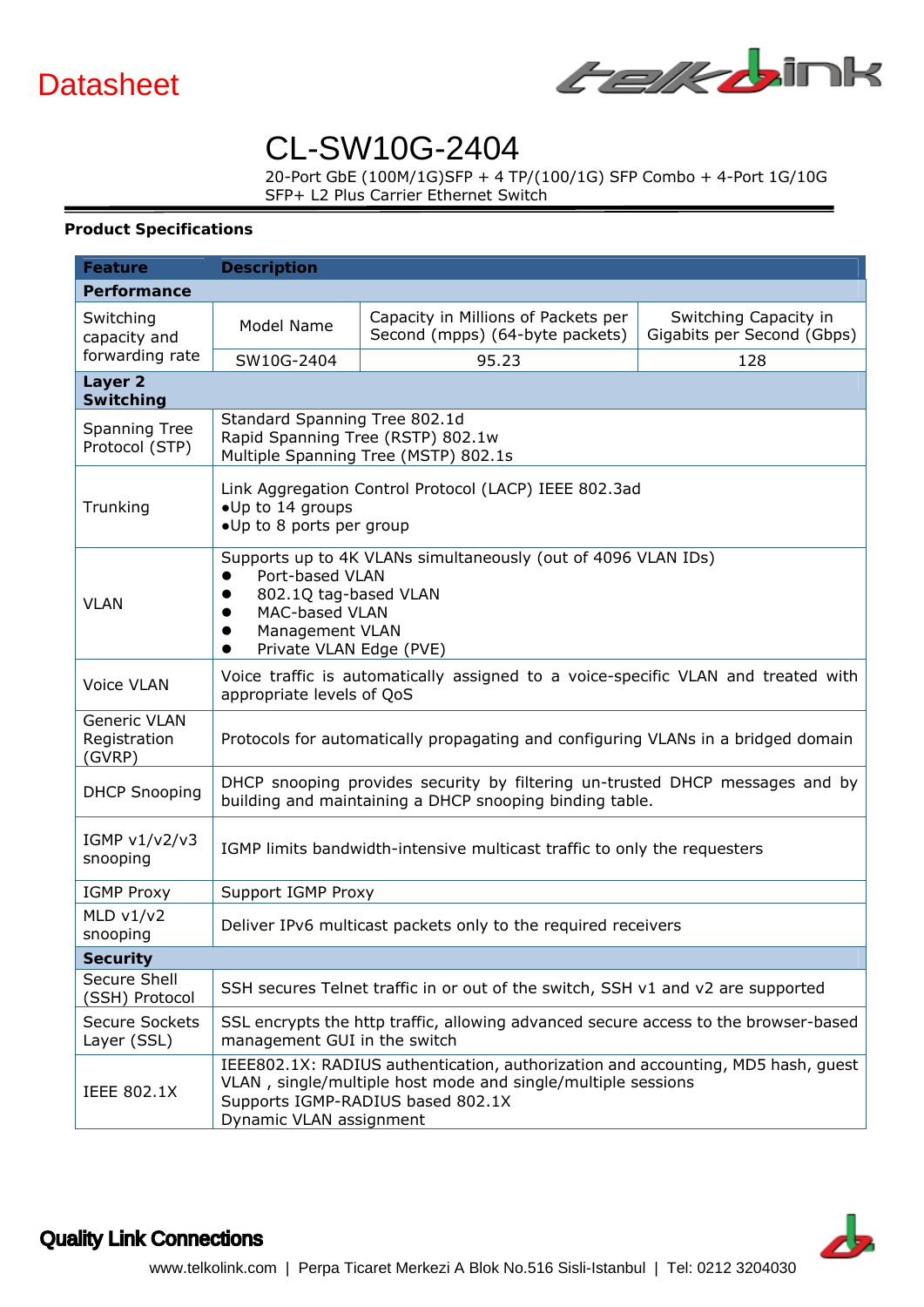



20-Port GbE (100M/1G)SFP + 4 TP/(100/1G) SFP Combo + 4-Port 1G/10G SFP+ L2 Plus Carrier Ethernet Switch

| Layer 2<br>isolation Private<br><b>VLAN Edge</b><br>(PVE) | PVE (also knows as protected ports) provides L2 isolation between clients in the same<br>VLAN, supports multiple uplinks                                                                                                                                                                                                                              |  |  |  |
|-----------------------------------------------------------|-------------------------------------------------------------------------------------------------------------------------------------------------------------------------------------------------------------------------------------------------------------------------------------------------------------------------------------------------------|--|--|--|
| Port Security                                             | Locks MAC Addresses to ports, and limits the number of learned MAC addresses                                                                                                                                                                                                                                                                          |  |  |  |
| <b>IP Source Guard</b>                                    | Prevents illegal IP address from accessing to specific port in the switch                                                                                                                                                                                                                                                                             |  |  |  |
| RADIUS/<br>TACACS+                                        | Supports RADIUS and TACACS+ authentication. Switch as a client                                                                                                                                                                                                                                                                                        |  |  |  |
| ARP Inspection                                            | ARP inspection is a security feature that validates ARP packets in a network. ARP<br>inspection determines the validity of packets by performing stored in a trusted<br>database                                                                                                                                                                      |  |  |  |
| Storm control                                             | Prevents traffic on a LAN from being disrupted by a broadcast, multicast, or unicast<br>storm on a port                                                                                                                                                                                                                                               |  |  |  |
| <b>ACLs</b>                                               | Supports up to 256 entries<br>Drop or rate limitation based on source and destination MAC, VLAN ID or IP address,<br>protocol, port, differentiated services code point (DSCP) / IP precedence, TCP/ UDP<br>source and destination ports, 802.1p priority, Ethernet type, Internet Control<br>Message Protocol (ICMP) packets, IGMP packets, TCP flag |  |  |  |
| <b>Quality of Service</b>                                 |                                                                                                                                                                                                                                                                                                                                                       |  |  |  |
| Hardware<br>Priority Queue                                | Support 8 hardware queues                                                                                                                                                                                                                                                                                                                             |  |  |  |
| Scheduling                                                | Strict priority and weighted round-robin (WRR)<br>Queue assignment based on DSCP and class of service (802.1p/ CoS)                                                                                                                                                                                                                                   |  |  |  |
| Classification                                            | Port based; 802.1p VLAN priority based; IPv4/IPv6 precedence/ type of service (ToS)<br>/ DSCP based; Differentiated Services (DiffServ); classification and re-marking ACLs,<br>trusted QoS                                                                                                                                                           |  |  |  |
| Rate Limiting                                             | Ingress policer; egress shaping and rate control; per VLAN, per port and flow based                                                                                                                                                                                                                                                                   |  |  |  |
| IP <sub>v</sub> 6<br>applications                         | Web/ SSL, Telnet/ SSH, ping, Simple Network Time Protocol (SNTP), Trivial File<br>Transfer Protocol (TFTP), SNMP, RADIUS, Syslog, DNS Client, protocol-based VLANs                                                                                                                                                                                    |  |  |  |
| Management                                                |                                                                                                                                                                                                                                                                                                                                                       |  |  |  |
| Web GUI<br>interface                                      | Built-in switch configuration utility for browser-based device configuration (HTTP/<br>HTTPs). Supports configuration, system dashboard, maintenance, and monitoring                                                                                                                                                                                  |  |  |  |
| Dual Image                                                | Dual image provides independent primary and secondary OS files for backup while<br>upgrading                                                                                                                                                                                                                                                          |  |  |  |
| <b>SNMP</b>                                               | SNMP version1, 2c and 3 with support for traps, and SNMP version 3 user-based<br>security model (USM)                                                                                                                                                                                                                                                 |  |  |  |
| Remote<br>Monitoring<br>(RMON)                            | Embedded RMON software agent supports RMON groups 1,2,3,9 (history, statistics,<br>alarms, and events) for enhanced traffic management, monitoring and analysis                                                                                                                                                                                       |  |  |  |
| IPv4 and IPv6<br>dual stack                               | Coexistence of both protocol stacks to migration                                                                                                                                                                                                                                                                                                      |  |  |  |
| Firmware<br>upgrade                                       | Web browser upgrade (HTTP/ HTTPs) and TFTP<br>➤<br>Upgrade through console port as well<br>➤<br>iCMS to deploy the switch firmware                                                                                                                                                                                                                    |  |  |  |
| Port mirroring                                            | Traffic on a port can be mirrored to another port for analysis with a network analyzer<br>or RMON probe. Up to N-1(N is Switch's Ports) ports can be mirrored to single<br>destination port. A single session is supported.                                                                                                                           |  |  |  |

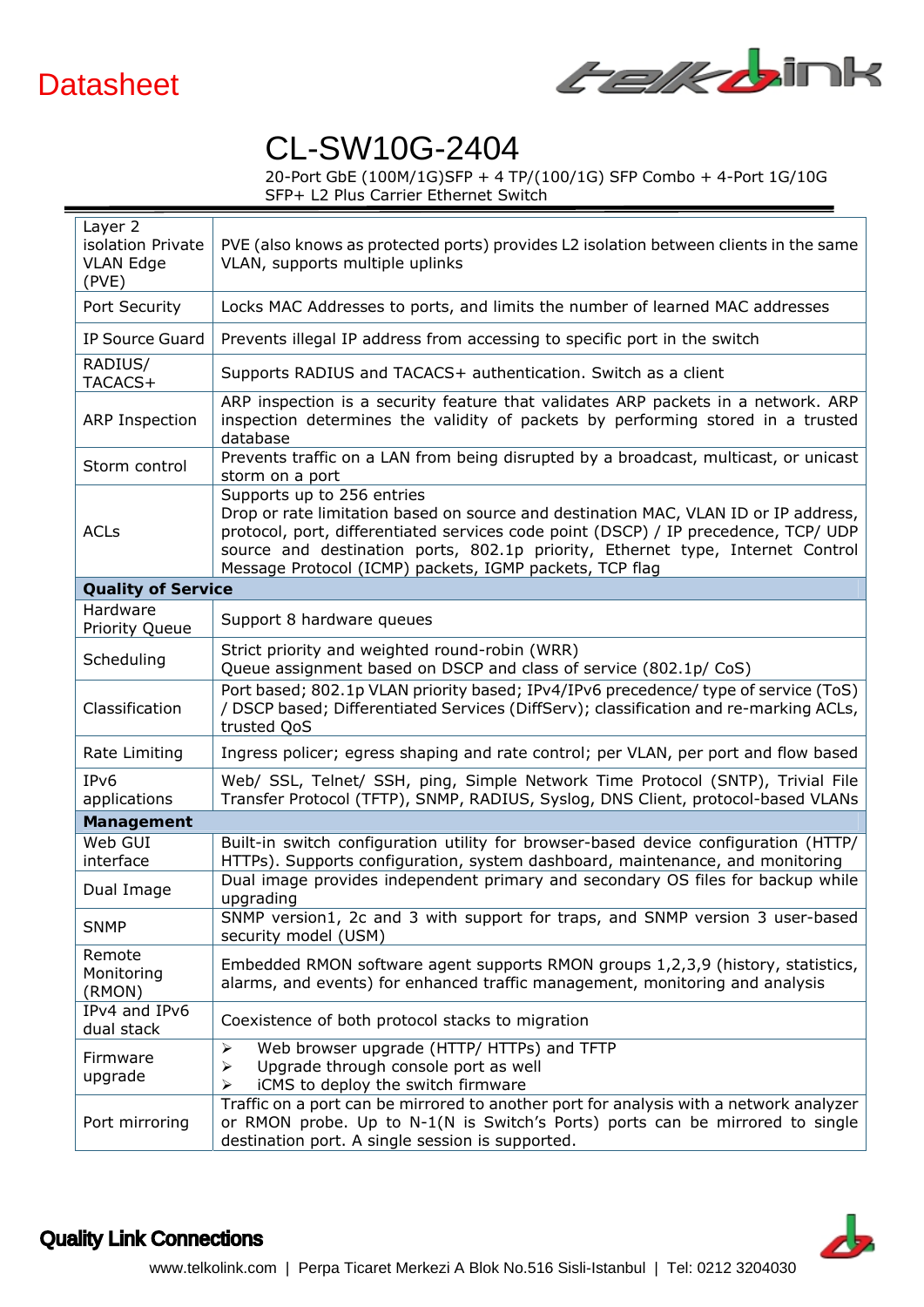



 20-Port GbE (100M/1G)SFP + 4 TP/(100/1G) SFP Combo + 4-Port 1G/10G SFP+ L2 Plus Carrier Ethernet Switch

| Other                                         | HTTP/HTTPs; SSH; RADIUS; DHCP Client/ DHCPv6 Client ; SNTP; cable diagnostics;                                                                                          |                                                                                  |            |                  |          |                           |  |  |
|-----------------------------------------------|-------------------------------------------------------------------------------------------------------------------------------------------------------------------------|----------------------------------------------------------------------------------|------------|------------------|----------|---------------------------|--|--|
| management                                    | ping; syslog; Telnet client (SSH secure support)                                                                                                                        |                                                                                  |            |                  |          |                           |  |  |
|                                               | The industry standard technology for monitoring high speed switched networks. It is<br>enabling performance optimization, accounting/billing for usage, defense against |                                                                                  |            |                  |          |                           |  |  |
| s-Flow                                        |                                                                                                                                                                         |                                                                                  |            |                  |          |                           |  |  |
| <b>Green Ethernet</b>                         | security threats.                                                                                                                                                       |                                                                                  |            |                  |          |                           |  |  |
|                                               | Compliant IEEE802.3az Energy Efficient Ethernet Task Force. Automatically turns off                                                                                     |                                                                                  |            |                  |          |                           |  |  |
| <b>Energy Detect</b>                          | power on                                                                                                                                                                |                                                                                  |            |                  |          |                           |  |  |
|                                               | Gigabit Ethernet RJ-45 port when detecting link down or Idle of client. Active mode is                                                                                  |                                                                                  |            |                  |          |                           |  |  |
|                                               | resumed without loss of any packets when the switch detects the link up                                                                                                 |                                                                                  |            |                  |          |                           |  |  |
| Cable length                                  | Adjusts the signal strength based on the cable length. Reduces the power                                                                                                |                                                                                  |            |                  |          |                           |  |  |
| detection                                     | consumption for cables shorter.                                                                                                                                         |                                                                                  |            |                  |          |                           |  |  |
| General                                       |                                                                                                                                                                         |                                                                                  |            |                  |          |                           |  |  |
| Jumbo frames                                  | Frame sizes up to 9KB supported on Gigabit interfaces                                                                                                                   |                                                                                  |            |                  |          |                           |  |  |
| <b>MAC Table</b>                              | Up to 8K MAC addresses                                                                                                                                                  |                                                                                  |            |                  |          |                           |  |  |
| <b>Discovery</b>                              |                                                                                                                                                                         |                                                                                  |            |                  |          |                           |  |  |
| Link Layer                                    |                                                                                                                                                                         |                                                                                  |            |                  |          |                           |  |  |
| Discovery                                     | Used by network devices for advertising their identity, capabilities, and neighbors on<br>a IEEE 802 local area network, principally wired Ethernet.                    |                                                                                  |            |                  |          |                           |  |  |
| Protocol (LLDP)<br>(IEEE802.1AB)              |                                                                                                                                                                         |                                                                                  |            |                  |          |                           |  |  |
| with LLDP-MED                                 |                                                                                                                                                                         |                                                                                  |            |                  |          |                           |  |  |
| extensions                                    |                                                                                                                                                                         |                                                                                  |            |                  |          |                           |  |  |
| <b>Carrier Ethernet Protocol and features</b> |                                                                                                                                                                         |                                                                                  |            |                  |          |                           |  |  |
| IEEE 802.3ah                                  |                                                                                                                                                                         |                                                                                  |            |                  |          |                           |  |  |
| Ethernet OAM                                  |                                                                                                                                                                         | Simple link fault management (LFM) for Ethernet links is defined in IEEE 802.3ah |            |                  |          |                           |  |  |
| IEEE 802.1ag                                  | IEEE 802.1ag Ethernet CFM function that provides connectivity fault management.                                                                                         |                                                                                  |            |                  |          |                           |  |  |
| <b>Ethernet CFM</b>                           |                                                                                                                                                                         |                                                                                  |            |                  |          |                           |  |  |
| Syn-E and<br>IEEE1588v2                       | Both IEEE 1588v2 and ITU-T Sync-E Ethernet synchronization protocols, and can<br>emulate link OAM and service OAM protocols.                                            |                                                                                  |            |                  |          |                           |  |  |
|                                               | ITU-T service OAM standard Y.1731 divides a network into maintenance domains in                                                                                         |                                                                                  |            |                  |          |                           |  |  |
| <b>ITU-T Y.1731</b>                           | the form of hierarchy levels. (It will be released at FW v1.20)                                                                                                         |                                                                                  |            |                  |          |                           |  |  |
|                                               | G.8032 provides the standards-based method of delivering high-performance Carrier                                                                                       |                                                                                  |            |                  |          |                           |  |  |
| <b>ITU-T G.8032</b>                           | Ethernet services over a multi-node ring protection switching. This is important as                                                                                     |                                                                                  |            |                  |          |                           |  |  |
|                                               | carriers want to move away from SONET/SDH to a native Ethernet based                                                                                                    |                                                                                  |            |                  |          |                           |  |  |
|                                               | infrastructure.                                                                                                                                                         |                                                                                  |            |                  |          |                           |  |  |
| <b>Interface</b>                              |                                                                                                                                                                         |                                                                                  |            |                  |          |                           |  |  |
|                                               | <b>Model</b>                                                                                                                                                            | <b>Total</b><br>System                                                           | 100/1G     | UTP/(100/1G)     | (1G/10G) | RJ-45 Port<br>Out-of-band |  |  |
| Ports                                         | <b>Name</b>                                                                                                                                                             | <b>Ports</b>                                                                     | <b>SFP</b> | <b>SFP Combo</b> | $SFP+$   | Management                |  |  |
|                                               | SW10G-2404                                                                                                                                                              | 28                                                                               | 20         | 4                | 4        | $\mathbf{1}$              |  |  |
| <b>Environmental</b>                          | (preliminary)                                                                                                                                                           |                                                                                  |            |                  |          |                           |  |  |
| Dimensions                                    |                                                                                                                                                                         | 442(W)x 44(H) x 211.2(D) mm                                                      |            |                  |          |                           |  |  |
| Weight (kg)                                   | 3.1<br>Kg                                                                                                                                                               |                                                                                  |            |                  |          |                           |  |  |
| Power                                         |                                                                                                                                                                         | 100-240 VAC 50~60 Hz, internal, universal, -48VDC Dual Power input               |            |                  |          |                           |  |  |
| Certification                                 |                                                                                                                                                                         | CE Mark, FCC Part 15 Class A                                                     |            |                  |          |                           |  |  |
| Operating                                     |                                                                                                                                                                         |                                                                                  |            |                  |          |                           |  |  |
| temperature                                   | $0^{\circ}$ C to 40 $^{\circ}$ C                                                                                                                                        |                                                                                  |            |                  |          |                           |  |  |